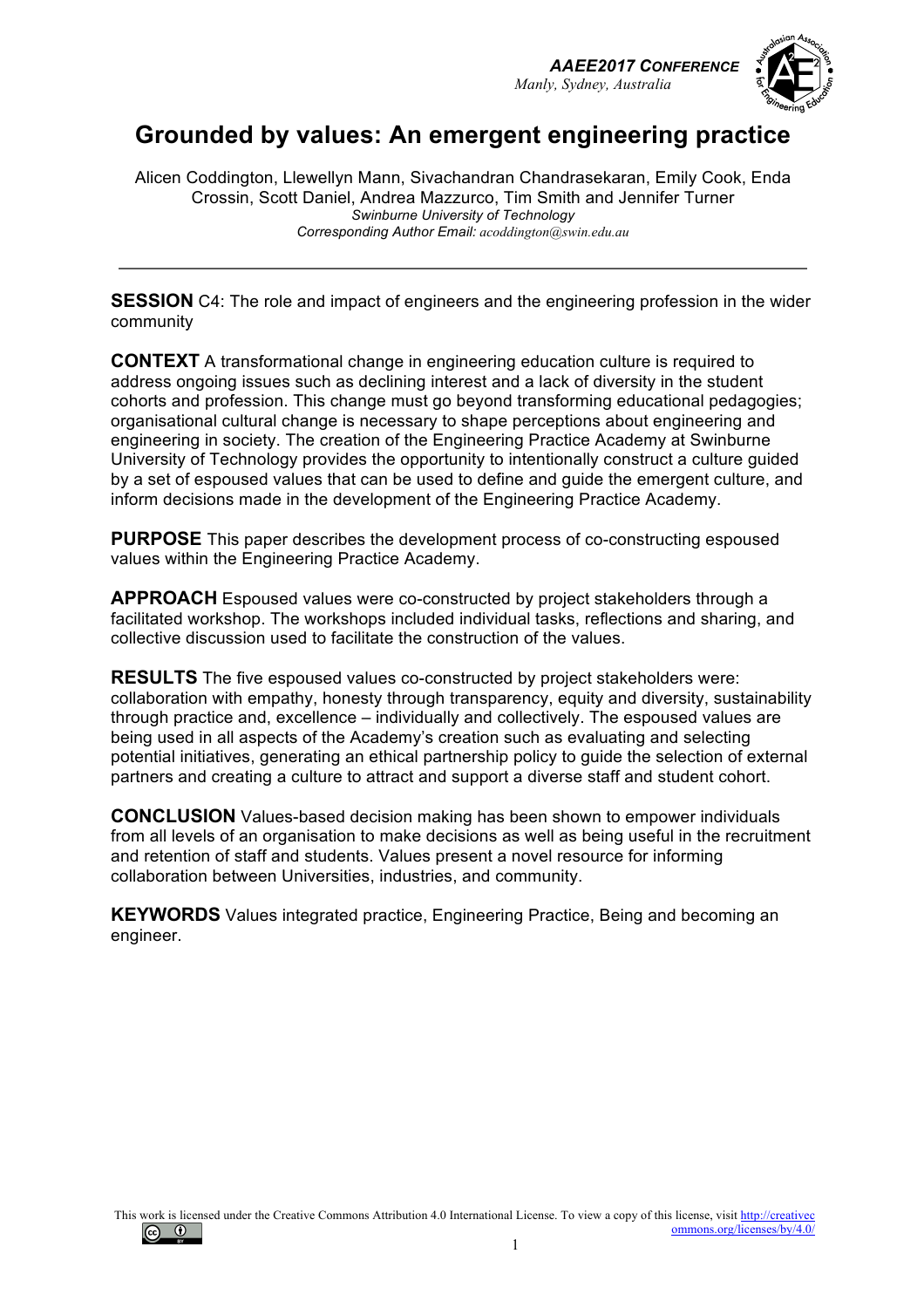# **Introduction**

The Bachelor of Engineering Practice (Honours) degree at Swinburne University of Technology, Melbourne, Australia was designed and developed to equip future engineers with the capabilities and attributes crucial for a twenty-first-century engineering career. The development of the program challenged the Engineering Practice Academy (Academy) at Swinburne to re-conceptualise engineering education. The Academy provides the social, cultural, political, technological, economic and ecological contexts in which the Bachelor degree operates within and delivers engineering education entirely through industry and service learning projects and other professional development activities. The Academy operates as an engineering practice being both a professional service provider and a higher education institution.

This paper reports on the process undertaken by the Academy to construct a practice culture guided by a set of espoused values. Values are details that assist a practice in moving towards a desired future state by directing the emergent now and the course of daily work processes (Dolan & Garcia, 2002). Values can, therefore, in the case of the Academy be used to define and guide a new culture, and inform decisions made in regards to the development of the Academy processes. Culture is the inescapable by-product of repeated human interaction. Schein (1983, p. 14) defines organisational culture as:

*the pattern of basic assumptions that a given group has invented, discovered, or developed in learning to cope with its problems of external adaptation and internal integration*

While practice cultures are often left to grow organically and develop of their own accord as a result of how members of the practice think and interact, a practice culture can also be intentionally constructed or invented, to some extent, through conscious effort (Schein, 2010). The intentional development of a practice's culture is most likely to occur, at the very beginning of a practices life, and as such, reflect the values and behaviours of the founding group. Schein (2010) model for organisational culture presents three levels of culture thus being: artefacts, espoused beliefs and values and, underlying assumptions. Of these three, the most important, regarding the influence of a practices culture are the underlying assumptions about the "problems of external adaptation and internal integration" (Schein, 2010, p.18) that each member of a practice holds. Underlying assumptions are however unique to each member of the team and can be quite divergent, especially in the early days of the development of culture.

In the case of the Academy, five exposed values were co-constructed by eight Academy stakeholders (university decision-makers, Academy employees and, engineering educators) in a facilitated workshop. Schein's (2010) model of organisational culture structured the workshop activities and the established espoused values were used to guide the creation of the practices strategic objectives. The Academy intentionally created the espoused values early in the development of the Academy because the timing was believed to be crucial in ensuring that the adopted values underpinned the emerging culture and vision of the Academy. Furthermore, it was anticipated that early adoption of the values would empower the Academy staff to make decisions that aligned with the direction of the underlying strategy of the Academy.

## **Influence of values and culture in education**

The Academy and its associated Bachelor degree were co-created with stakeholders which included industry representatives, university decision-makers, Academy employees and, engineering educators. Academy stakeholders were challenged to be responsive to the existing social, historical, technical and economic barriers that prohibit individuals engaging in engineering education. Furthermore, Academy stakeholders were asked to recognise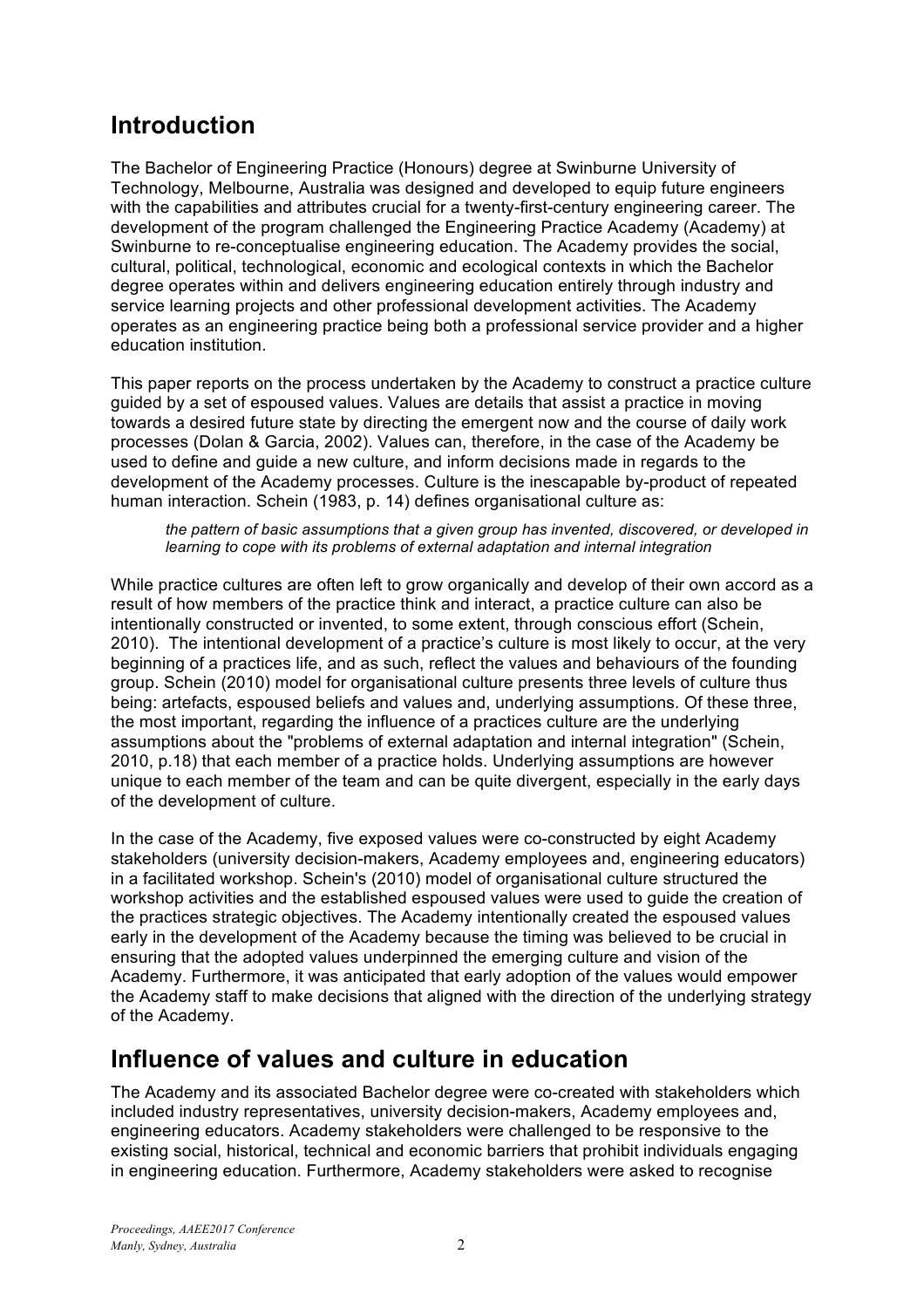systemic limitations that current and future engineering students encounter because of the current culture within engineering education.

For Australia to be a leader in engineering, a change in the culture of engineering and engineering education is needed, from one that is mostly exclusionary to one that is both inclusive and diverse. The idea of culture and cultural change has entered the mainstream of the discourse on engineering education only recently (Godfrey, 2009). Investigations into aspects of engineering education culture have included Cech's (2013) study that showed engineering students' commitments to and concerns about public welfare declines over the course of their training. This phenomenon was described as a culture of disengagement, and an ideology of depoliticisation presents the:

*belief that engineering work can and should be disconnected from 'social' and 'political' concerns because such considerations may bias otherwise 'pure' engineering practice (Cech, 2013, p.7).* 

The perception of engineering being a profession whereby the social and the technical cannot and should not be separated in practice and especially in engineering education has begun to occur (see, Pawley, 2009; Riley, 2008) thus changing the landscape of engineering education programs. Furthermore, engineering education programs are beginning to facilitate the development of the self with self-efficacy in engineering another aspect of educating future engineers examined recently (see, Mamaril, Usher, Li, Economy &, Kennedy, 2016). In the context of engineering education, self-efficacy concerns individual's confidence and knowledge about their aptitude to perform engineering tasks (Bandura, 1982; Ponton, Edmister, Ukeiley, & Seiner, 2001). For students in an academic environment, self-efficacy and self-perception influence individual's cognitive engagement in studies, working with others in a team and their persistence in understanding and applying engineering knowledge in practice (Pajares & Miller, 1994).

Engineering education provides a nexus of opportunities and experiences in which students become to identify themselves as an engineer. Furthermore, the rhetoric of engineering presented by a university influences an individual interpretation of being an engineer and engineering as a profession. The:

*activities, historically salient understandings about engineers and engineering, and routines for recognition as engineers - all of which frame how students navigate educational opportunities and, for some, become engineers thought to belong (Tonso, 2014, p.277).* 

Changes in academic environments, curriculum strategies, and technology approaches are an ongoing process in the development of engineering education. It is a university's responsibility to prepare graduates to be industry ready whereby they are required to solve problems that address social and environmental impacts, be self-responsive and behave professionally, develop consumer relations and understand business acumen. Besides curriculum changes, cultural change in engineering education is a crucial aspect because an individuals interpretation and identity as an engineer are "held between person and campus culture" (Tonso, 2006, p. 301). The culture of the university in which a person studies engineering and the activities and rituals the person is exposed to concerning engineering as a profession informs their identity as an engineer. Meaning, universities develop students standing as an engineer and the values, underlying beliefs and assumptions they hold in regards to engineering as a profession (Godfrey, 2009). However, exposure to a universities engineering degree is not the only avenue in which an individuals identity of as engineer manifests, as identity as an engineer is also an outcome of sociocultural and socio-temporal contexts both within and external to the degree being undertaken by a student. However, this paper is explicitly addressing how the Academy, one engineering university program, constructed espoused values to acknowledge the responsibility the Academy has to students identifying as being-and-becoming an engineer.

The activities and rituals in conjunction with the technical skills delivered by the Academy will inform students identity as an engineer. Furthermore, the shared-values the Academy holds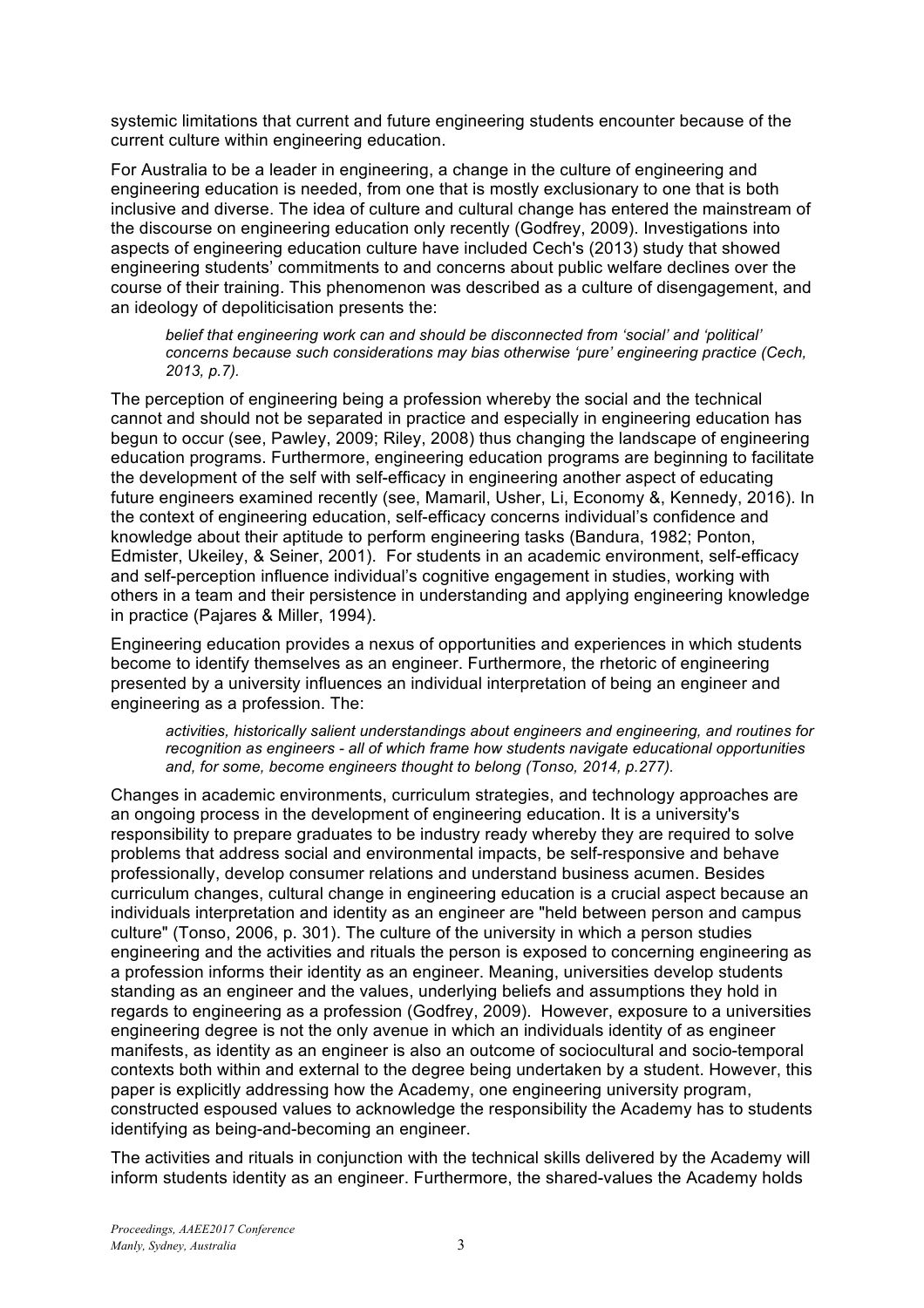as a working and learning practice will influence students' perception of belonging within the field of engineering. Shared-values are the manifestation of deep-seated patterns of team beliefs, supportive morals and social/peer responsibilities (Schein, 2010). Behaviour is an enacted aspect of culture (Godfrey, 2009) and behavioural values are performed through both direct and indirect verbal and non-verbal forms of communication. For example, the behaviour of staff working in an academic environment can be perceived either directly or indirectly by a student cohort as being a reflection of the value system of the university. Furthermore, the language used by staff in regards to the representation of who an engineer is, verbally communicates to students who constitute being an engineer in the eyes of the university program.

The culture of a practice can be positioned as a mechanism to "shape who is included and who is excluded" (Faulkner, 2009, p. 5) and typically it is the dominant cultural group who determines who is accepted. In the engineering workforce, men outnumber women by a factor of over two for those in the top pay-bracket (\$104 k + per year), and conversely, women are over-represented in the lowest pay bracket (Office of the Chief Scientist, 2016). The disparity between woman and men connected to the discipline of engineering is associated with high-school to university pathways into engineering education being considered biased against women and is compounded by declining numbers of women undertaking traditional prerequisite subjects including advanced mathematics and physics in high school (Australian Council of Engineering Deans Inc, 2017). Unconscious bias against girls in STEM emerges in primary school (Sarkar, Tytler, & Palmer, 2014) also contributes to the lack of gender diversity within the discipline of engineering.

The lack of diversity in the discipline of engineering extends beyond gender. Diversity can be considered as a measure of heterogeneity across a given population; whether that be gender, sexuality, culture, or socio-economic status (Hunt, Layton, & Prince, 2015). Diversity can be encouraged by promoting equality of opportunities. Within the engineering discipline, this needs to operate across the educational system and subsequently in the workplace. Within the educational system, young people from a low socio-economic status backgrounds are less likely to study STEM disciplines (Lamb, Jackson, Walstab, & Huo, 2015), while Aboriginal and Torres Strait Islander participation in engineering degrees has limited enrollments (Department of Education and Training, 2016). When studying engineering at university, lesbian, gay, and bisexual students often engage in tactics to navigate a predominantly heterosexual culture, which places additional academic and emotional labour on these students (Cech & Waidzunas, 2011).

From a practice perspective, benefits from increased diversity can include improvements in innovation (Østergaard, Timmermans, & Kristinsson, 2011), financial performance, ability to attract and retain staff, and organisational reputation (Workplace Gender Equality Agency, 2016). Culture and the shared-values of a practice should:

recognise and affirm woman's as well as men's competence and commitment, so that all, not *just the numerically dominant group, find the work enjoyable and personally fulfilling in an inclusive and supportive workplace (Ayre, Mills &, Gill, 2013, pp. 230-231).*

The Academy as a new practice that traverses both a professional service provider and a higher education institution acknowledged its responsibility to address systemic limitations that current and future engineering students encounter in entering an engineering degree and continuing to becoming a practicing engineer. The development of the Academy's espoused values aim to empower Academy staff to make decisions that align with the espoused values and culture of the Academy as a practice.

# **Project scope**

The culture of a practice emerges over time and is influenced by the individuals who were formative in the development of the practice. The developmental phase of a team is critical as it is the time when the agenda, values, expectations and shared direction of the practice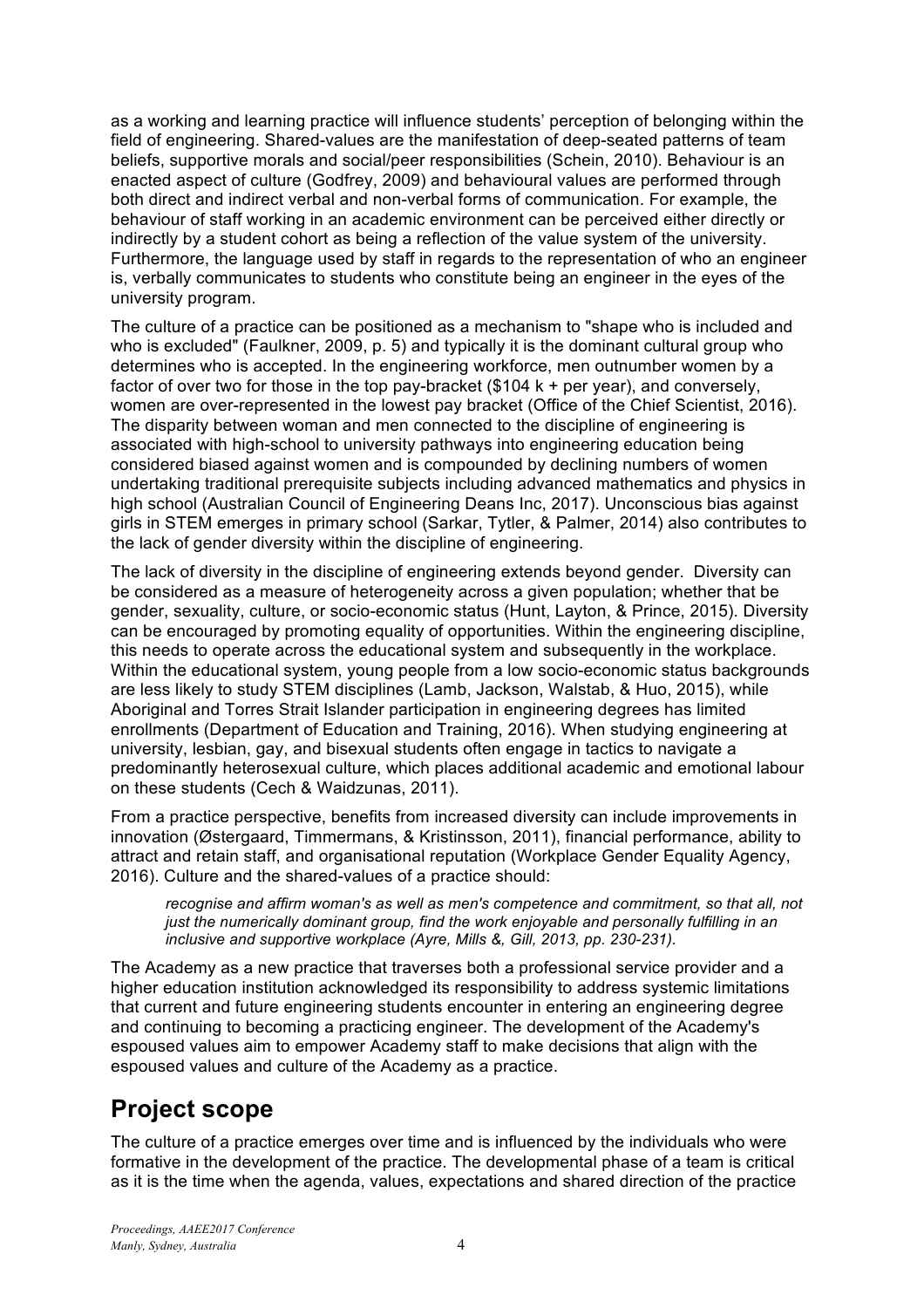are negotiated and assigned. The development of shared direction is a "blend of what the leader brings and what the macro context of the group affords as it grows" (Schein, 2010, p. 71). Meaning, the development of a practice and its culture is an outcome of the leader's assumptions of and for the practice and its members in conjunction with the construction of shared assumptions between team members.

In the case of the Academy, the development of an espoused culture and values were positioned and treated as being emergent. The Academy openly acknowledged that the advocated culture of the Academy would develop over time and as the practice evolved from three individuals to fifteen, the supported culture would continue to emerge as new members engaged with the existing practice culture and challenged it. Academy members openly discussed the evolution of its practice culture within structured team meetings and project management workshops. The development of the practice culture external to the formal culture and values building workshop discussed in this paper was necessary to ensure Academy members were empowered to employ a values-based decision-making system. As the Academy continues to develop the values-based decision-making system will continue to be researched; however, this paper discusses how and why the Academy established the initial espoused values that are being applied within a values-based decision-making system.

Understanding culture as being established across three levels being (1) artifacts, (2) espoused values, and (3) tacit assumptions grant the opportunity to recognise that culture is both individual and collective (Schein, 2010). The correlation between overt behaviours and espoused values of a practice is complicated; this is because espoused values, tacit assumptions and the immediate now can causes divergence from what a group wishes the ideal outcome to be (Schein, 2010). The urgent now can present situations, which because of time or resources, constrains the idealistic approach that aligns with the practices espoused values. In the case of the Academy mitigation of espoused values, tacit assumptions and the immediate now was brokered through various processes, which were themselves emergent and reactive processes. This paper does not address the processes that the Academy employed to address how espoused values, tacit assumptions and the immediate now was brokered. However, it is important to note that the Academy team were aware that the development of culture is impacted by the circumstances of the immediate now.

# **Creation of the values: Method**

The development of the Academy's espoused values was structured around Schein's understanding of culture. Members of the Academy participated in a total of four workshops designed to develop, expand and refine the creation of the values. This paper discusses explicitly workshop number three which was designed to unpack and expand on the five espoused values established in workshop number two. Workshop number three was titled *an open discussion on values* and focused on refining the selection of values and generating a shared understanding of each value.

Reflection-in-action as a theory and method was used to position the development of the espoused values and informed the design of the workshop. Reflection-in-action acknowledges that individuals are "agents" (Schön, 1995, p.328) within a group and it is through an individual's agency they shape and are shaped by the social system of the team. Through this understanding, the Academy members who participated in the workshop would both inform and be informed by their peer's participation.

The workshop was structured to allow for tasks to be completed individually, followed by reflection and sharing than collective discussion. The outcomes of the workshop were synthesised by the workshop facilitators and shared back to the participants after the completion of the workshop which provided the opportunity for participants to reflect upon the findings and implement them in their daily practice. The implementation and reflection of ideas or insights is an essential element of a reflection-in-action process. Insights are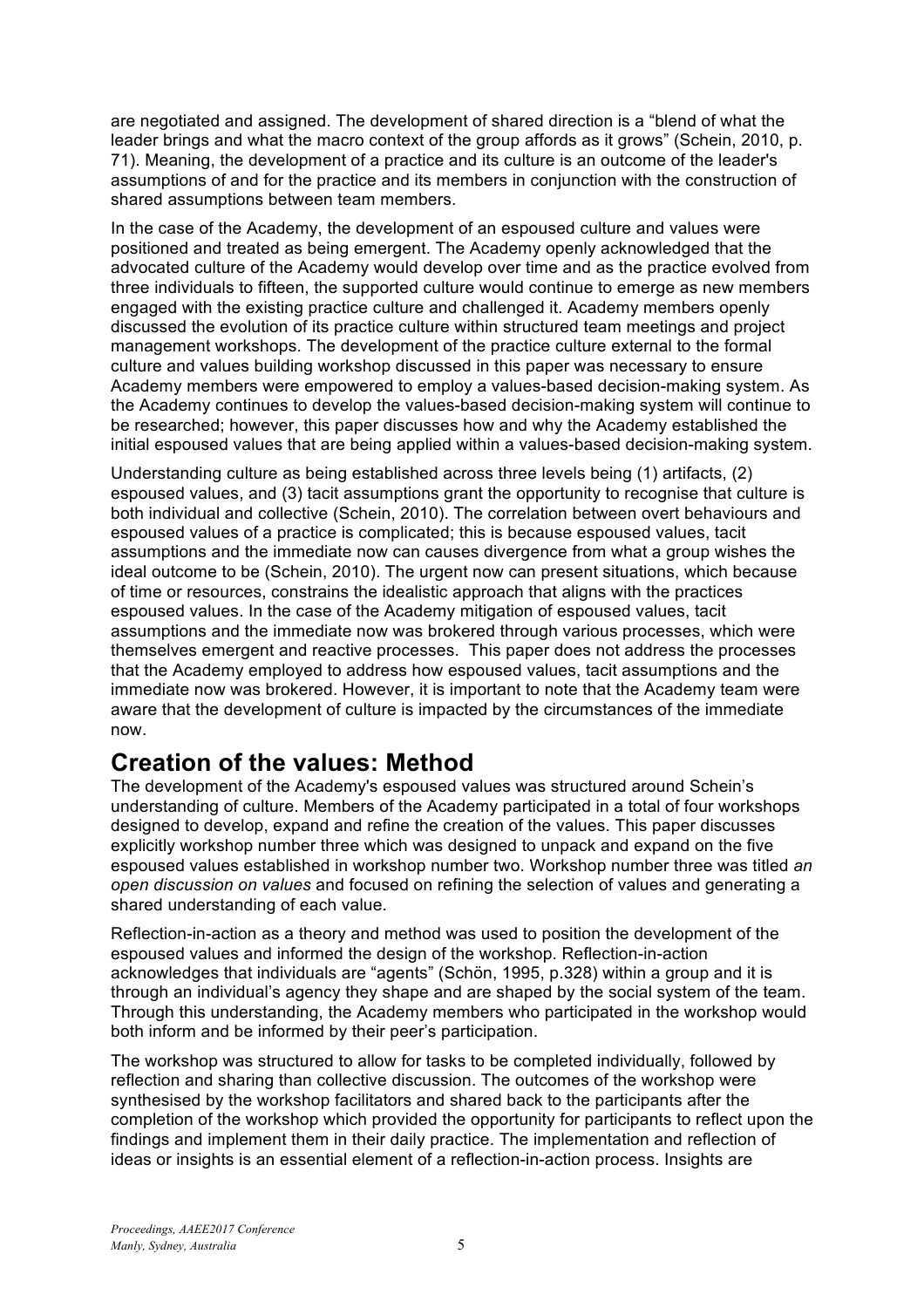acquired from research is application and inform the next iterations of activities thus creating a cycle of reflection and implementation.

The workshop was positioned as an open discussion on values with values being expressed as how we want to approach everything we do and what values we will embed in everything we do. The workshop comprised of four activities with activity one being a visioning task where all members of the Academy were asked to individually reflect on and then collectively share their motivations for joining the Academy and what they hoped to achieve as being a member of the Academy. This task was designed to open up a conversation around intrinsic motivations and their connection to values and goals. Activity two presented the values statements of four different organisations that spanned the Australian public, private and notfor-profit sector. This task was designed to demonstrate the variants in the articulation of values. Participants in activity three were then required to individually generate five potential values for the Academy expressing what the values mean for them. Participants then paired and discussed their values to create shared understanding and document the common elements. Two pairs then came together and repeated the process until the whole team was back together, see Figure 1 for the outcome of this task. Following this task, participants collectively prioritized the values being of low importance to high. Through this process, participants started to group interdependent values. At the completion of the workshop, the participants had generated five working espoused values and had begun to produce a shared understanding of each value, see Figure 2. The five value sets created within the workshop were:

- Collaboration with empathy
- Honesty through transparency
- Equity and diversity
- Sustainability through practice
- Excellence individually and collectively

| Engineering<br><b>Practice</b><br>Academy<br>Workshop three: An open discussion on values<br>Generation and explanation of potential Academy values |
|-----------------------------------------------------------------------------------------------------------------------------------------------------|
| PARTNERSHIP:<br>Achieve more together                                                                                                               |
| CONSTRUCTIVE:<br>Say yes, positive attitude and approach                                                                                            |
| EVIDENCE-BASED:<br>Grounding our solutions and our operations in the best available<br>evidence                                                     |
| HUMILITY:<br>Letting our work and our efforts speak for themselves                                                                                  |
| POSITIVE:<br>Approaching our work and our interactions with positivity                                                                              |
| <b>FEARLESSNESS:</b><br>Not letting our egos stop us from attempting the impossible.                                                                |
| RESPECT:<br>For others<br>For people and culture<br>For the land                                                                                    |
| <b>ADVENTURE:</b><br>Agile and ready for a challenge                                                                                                |
| SAFETY:<br>Of others and the community                                                                                                              |

ENFRGY Throw yourself into things and encourage others to do so CONSCIOUS:<br>Being mindful of our impact on each other, our clients and the whole<br>world. OPEN-MINDEDNESS:<br>I will always consider alternate points of view

SERVICE To our team<br>To our clients To the community

COMMUNITY:<br>Create a sense of support, friendship, care and fun **SELFLESS:** 

Other above yourself

**INTEGRITY** As people and as a practice

**SERVICE OF AGENCY** people are free to make their own choices

CONTINUOUS LEARNING:<br>Everything is a learning opportunity, failure is an opportunity to learn. **AUTHENTICITY** Be real to yourself and others

### **Figure 1: Outcome of workshop activity three: Generation and shared understanding of potential Engineering Practice Academy values.**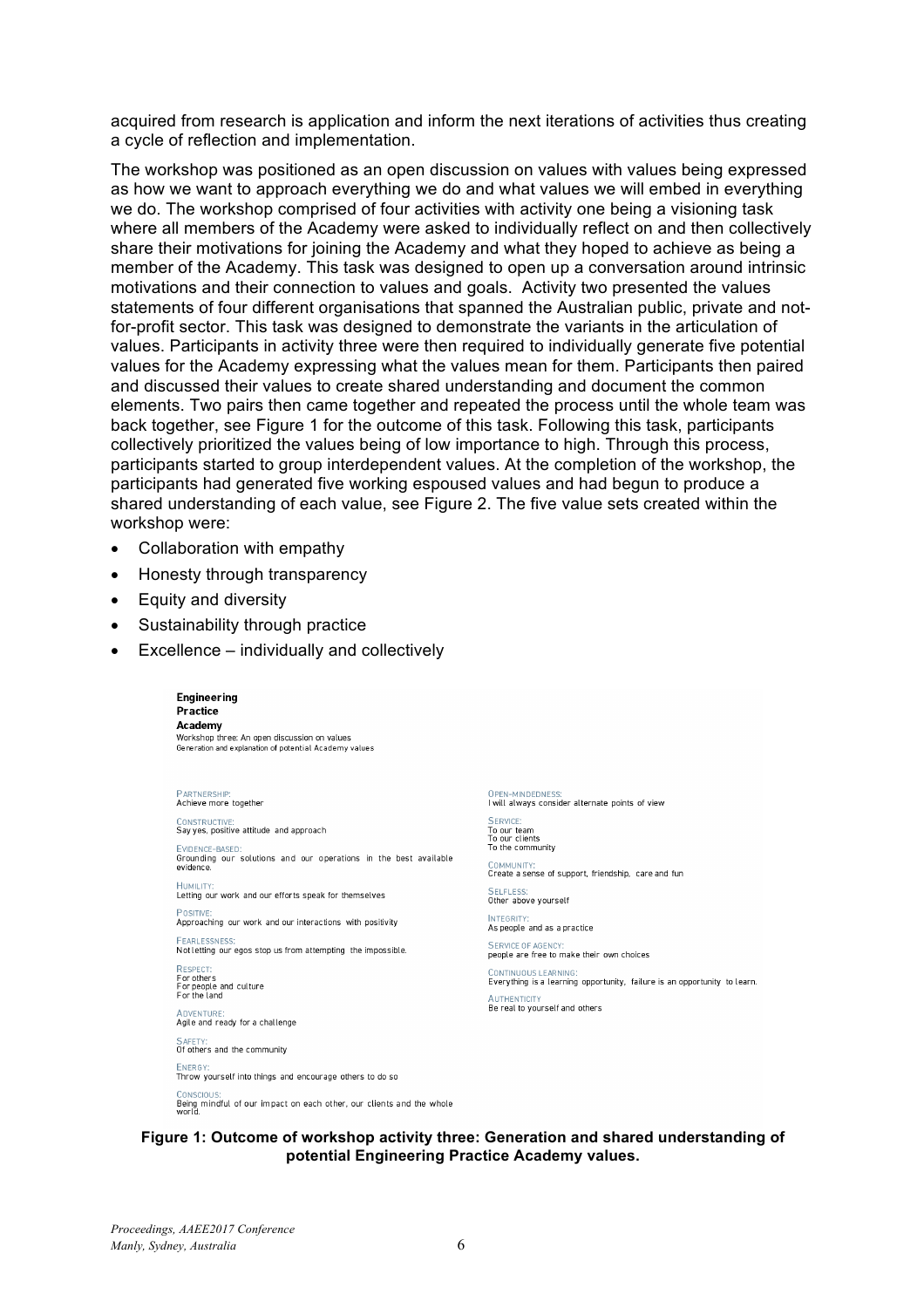Engineering **Dractica** Academy Workshop three: An open discussion on values

COLLABORATION WITH EMPATHY

- . We no better together and we enjoy it
- Work together with others
- Communicate frequently and clearly
- · Share success/failure
- Enjoy working with others - Seek new opportunities
- Work together for mutual benefit creating shared value
- Consider others points of view
- Respect others circumstances recognising you may no know what
- they know. - Willingness to think of another's circumstance

#### HONESTY THROUGH TRANSPARENCY

- . Showing the why, how and what in all we do.
- . Releasing our work into the world to assist and inspire others

### **EQUITY AND DIVERSITY**

- · Everyone has equal value
- Work sensitively with people from all backgrounds
- Understand others may have different perspectives · Celebrate differences
- 
- Of thought - Of people
- $\overline{\phantom{a}}$  Of solutions

SUSTAINABILITY THROUGH PRACTICE

- To our team
- To our clients - To the community
- Striving to leave things as they are or better
- Social, environmental and economic
- 

#### EXCELLENCE - INDIVIDUALLY AND COLLECTIVELY

- Be the best we can be, individually and collectively
- · Striving to be good people and good engineers who care.

**Figure 2: Outcome of workshop activity four: The espoused Engineering Practice Academy values and the shared understanding of the values.**

### **Results: Acting and reflecting on values**

The creation of a practice's culture is emergent, and changes as the practice grows and develops new knowledge and perspective. The espoused values generated by the Academy was positioned as working values because they will inevitably be modified as the culture of the Academy develops and the values continue to be implemented into decision-making processes. At the completion of the workshop and once the outcomes were distributed the participants came back together and reflected on the generated values and the evolution of the values from workshop one to the result of workshop three. Within this meeting, the team acknowledged that equity and diversity should become diversity and inclusion. The process of generating shared values requires participants to be advocates for the organisation and to recognise the value of different opinions. It was through a process of reflection and collaboration that Academy members began to negotiate their perspectives and begin to form shared values for the Academy.

The espoused values co-created by the Academy are being used in all aspects of the Academy creation such as evaluating and selecting potential initiatives, generating an ethical partnership policy to guide the selection of external partners and creating a culture to attract and support a diverse staff and student cohort. Since the creation of the espoused values Academy representatives have participated in a vision setting workshop where participants created the strategic objectives to achieve each of the value elements. Workshops were then held with all Academy members to align and priorities their projects to contribute to these objectives in a manner that maximized the impact across all generated vision elements. Throughout this process, the espoused values were used as a lens to inform the decisionmaking processes.

## **Discussion**

An explicit statement of the culture of the Academy expressed through the five espoused values described in this paper provided at least four tangible benefits to the operation of the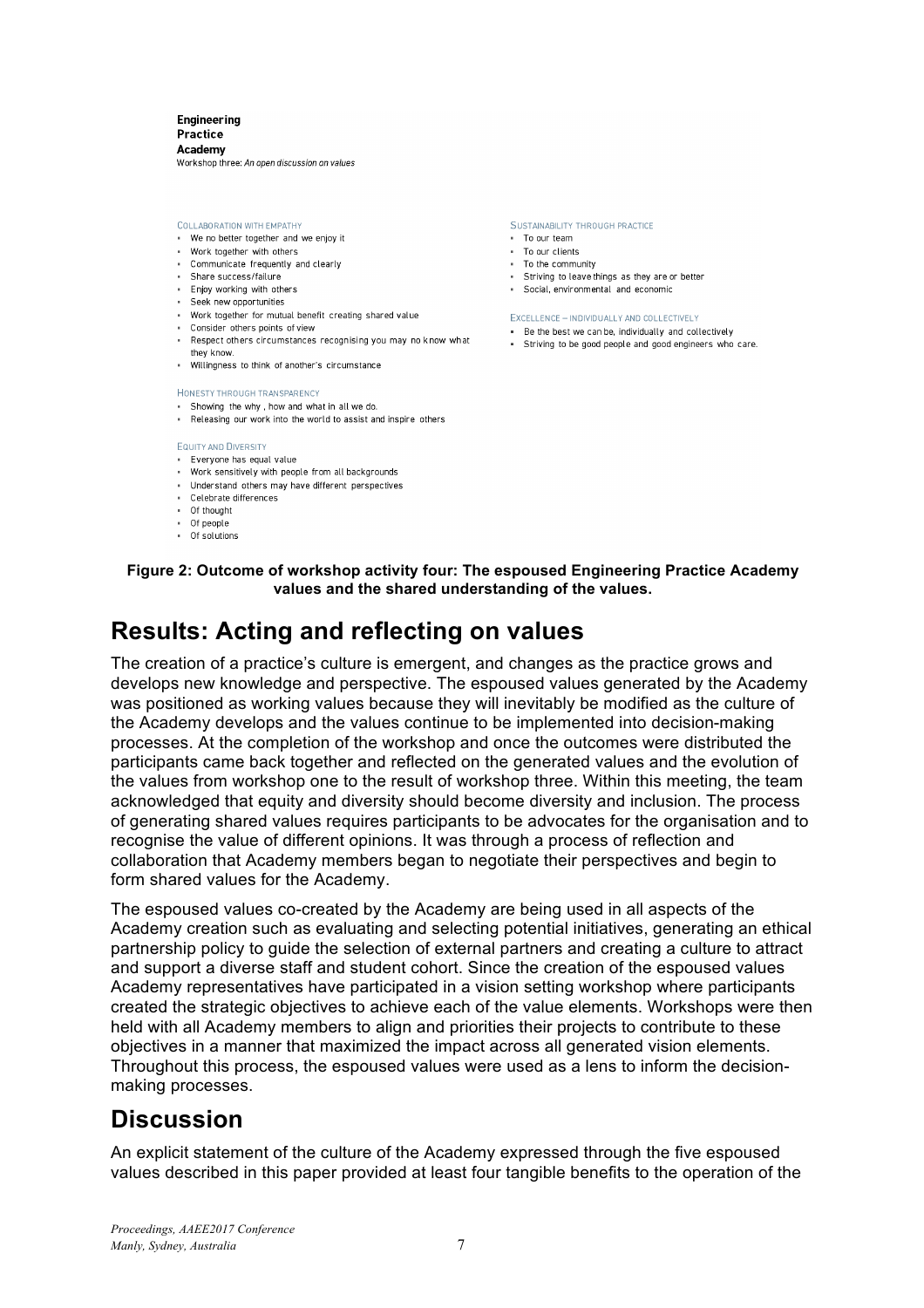practice as both a professional services provider and a higher education institution. At a strategic level, the values provide a test against which potential initiatives can be judged and thus provide clear direction to the practice. Operationally, the values are a powerful tool to guide decision-making; decisions that are inconsistent with the values are not desirable and are thus avoided, and other options considered. Within the context of the practice reported in this paper, the values have already been effectively used to guide decision-making around the types of industry partners that the Academy chooses to engage with, and indeed, to guide decisions on the level of engagement with specific companies.

Values-based decision-making systems, when used effectively, can be implemented across practices to devolve decision-making down through hierarchies by empowering individuals, not just managers, to make decisions, yet ensuring that such decisions are not detrimental to the practice as a whole. Further, clear values are an effective tool for recruitment and retention of, in this context, both academic and professional staff, and students. Explicitlystated values attract individuals that share those values and increases their commitment to the practice when they experience their beliefs and assumptions reflected in their work (Sullivan, Sullivan, & Buffton, 2002).

Employing values as a framework to construct decision making is not uncommon in engineering practice, as Catalano (2012, p. 118) states "engineering is a value-laden profession with a strong ethical foundation". The true test of the values created by the Academy will lie in the communication, implementation, and ownership of the values by staff, students and supporters of Academy who were not present in the construction of the values.

# **Acknowledgements**

The authors wish to acknowledge the employees and partners of the Engineering Practice Academy and Swinburne University who endorsed and supported this research.

### **References**

- Australian Council of Engineering Deans Inc. (2017). Increasing the Participation of Women in Engineering Education. In: Australian Council of Engineering Deans Inc, .
- Ayre, M., Mills, J., & Gill, J. (2013). 'Yes, I do belong': The women who stay in engineering. *Engineering Studies, 5*(3), 216-232.

Bandura, A. (1982). Self-efficacy mechanism in human agency. *American psychologist, 37*(2), 122.

- Catalano, G. (2012). Turbulent fluid mechanics, high speed weapons, and the story of the earth. In C. Baillie, A. Pawley, & D. Riley (Eds.), Engineering and social justice: In the university and beyond (pp. 107-120). West Lafayette, Indiana: Purdue University Press.
- Cech, E. A. (2013). Culture of disengagement in engineering. *Science, Technology, Human Values, 39*(1), 42-72.
- Cech, E. A., & Waidzunas, T. J. (2011). Navigating the heteronormativity of engineering: the experiences of lesbian, gay, and bisexual students. *Engineering Studies, 3*(1), 1-24.
- Department of Education and Training. (2016). *Selected Higher Education Statistics - 2015 Student data.* Canberra Retrived from www.education.gov.au/selected-higher-education-statistics-2015-student-data.
- Dolan, S. L., & Garcia, S. (2002). Managing by values. *Journal of Management Development, 21*(2), 101-117.
- Faulkner, W. (2009). Doing gender in engineering workplace cultures. II. Gender in/authenticity and the in/visibility paradox. *Engineering Studies, 1*(3), 169-189.
- Godfrey, E. (2009). Exploring the Culture of Engineering Education: The Journey. *Australasian Journal of Engineering Education, 15*(1), 1-12.
- Hunt, V., Layton, D., & Prince, S. (2015). *Diversity Matters*. Retrieved from http://www.mckinsey.com/~/media/mckinsey/business functions/organization/our insights/why diversity matters/diversity matters.ashx
- Mamaril, N. A., Usher, E. L., Li, C. R., Economy, D. R., & Kennedy, M. S. (2016). Measuring undergraduate students' engineering self-efficacy: A validation study. *Journal of Engineering Education, 105*(2), 366-395.
- Lamb, S., Jackson, J., Walstab, A., & Huo, S. (2015). *Educational opportunity in Australia 2015*. Retrieved from Melbourne: http://www.mitchellinstitute.org.au/wp-